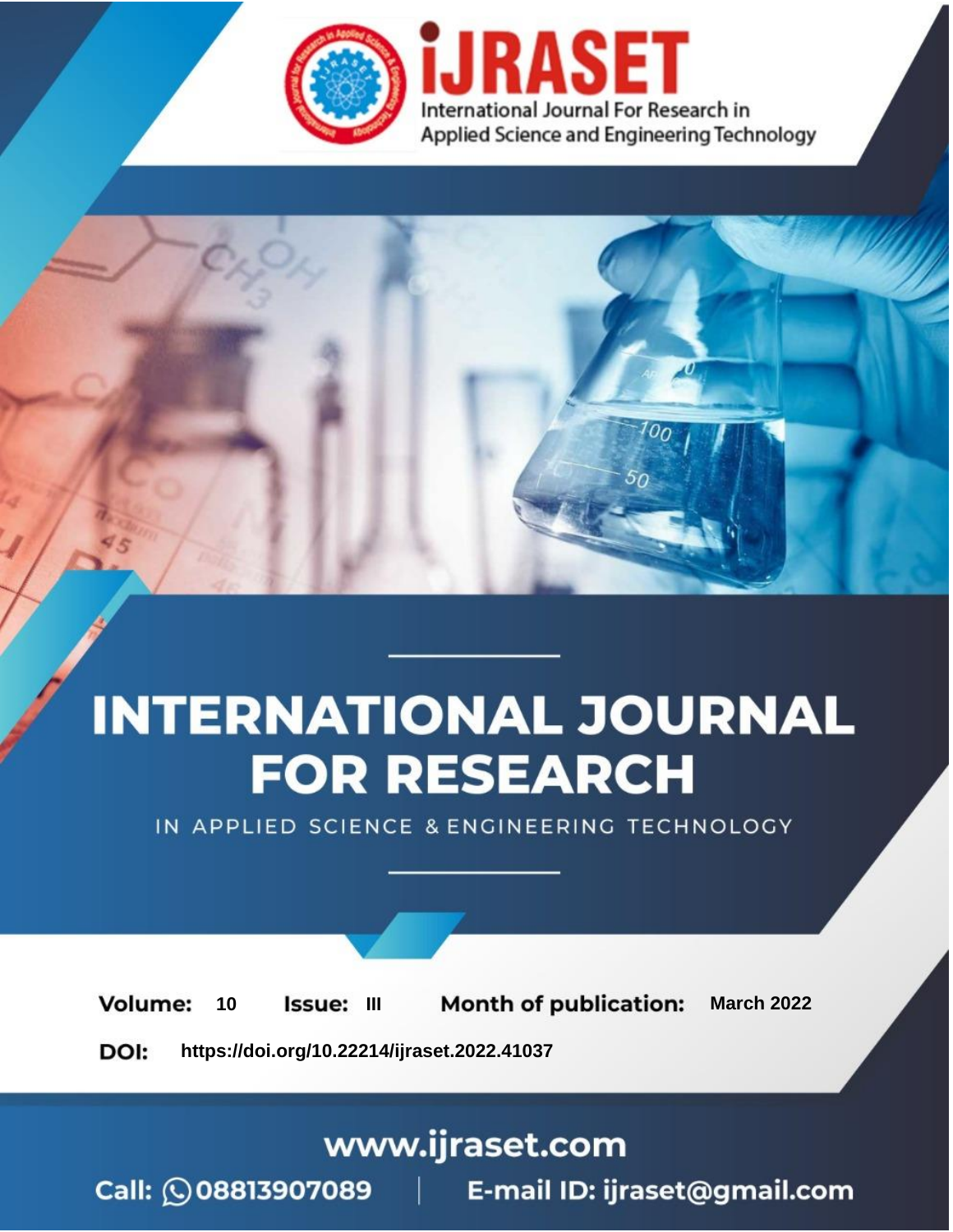## **Possibilities of Correcting Iron Deficiency Anemia Caused by Chronic Kidney Disease Complicated by Chronic Heart Failure**

Temirov Nuriddin Najmiddinovich<sup>1</sup>, Shomurodov Kodir Ergashevich<sup>2</sup>, Amerova Dilafruz Abdikhalilovna<sup>3</sup> *1, 2, 3Assistant of the Department of Hematology, Samarkand Medical Institute*

*Abstract: The study evaluated the effectiveness of intravenous administration of iron saccharate (Sufer® preparation) for 2 weeks in 12 patients with iron deficiency anemia due to chronic kidney disease, who were examined and treated in the nephrology department of the Dnepropetrovsk Regional Clinical Hospital named after I.I. Mechnikov. Inclusion of iron (III) hydroxide sucrose complex into therapy led to a significant increase in hemoglobin, ferritin, iron in blood plasma, and contributed to a decrease in creatinine levels (p<0.01). The increase in hemoglobin level began already from the 5th day of treatment. After 2 weeks, the hemoglobin level increased by 13% (p<0.01). When using the drug, there were no significant side effects that required a change in its daily dose or discontinuation of treatment. The therapeutic effect and good tolerance of iron (III) sucrose complex hydroxide allow us to recommend it as the drug of choice for iron deficiency anemia in patients with chronic kidney disease.* 

*Keywords: chronic kidney disease, iron deficiency anemia, iron saccharate, Sufer®.*

### **I. INTRODUCTION**

Anemia is the earliest and most frequent complication of chronic kidney disease (CKD) and usually develops with a decrease in glomerular filtration rate (GFR) to 40-60 ml/min/1.73 m 2, although it is also possible in the early stages of kidney pathology . Approximately half of patients with CKD have anemia (Astor B.C. et al., 2002; Ermolenko V.M., Filatova N.N., 2004). The prevalence and severity of the latter in Ukraine significantly exceeds similar indicators in developed countries. Thus, according to the European Survey of Anemia Management (ESAM), in Western Europe, the target level of hemoglobin >110 g/l reach 53% of patients with CKD, in Ukraine, according to the registry of patients with CKD, - no more than 20% (Milovanova L.Yu. et al., 2009). In addition, a large number of patients with unacceptably low hemoglobin levels — <70 and even <60 g/l (Astor B.C. et al., 2002).

#### **II. MAIN PART**

Anemia develops mainly due to the loss of the ability of the kidneys to secrete sufficient amounts of erythropoietin to stimulate hematopoiesis. Anemia can occur in CKD long before the end stage and worsen as it progresses, as kidney shrinkage leads to a decrease in erythropoietin synthesis in peritubular cells. Other causes of anemia in patients with CKD include shortened erythrocyte life, platelet dysfunction leading to increased bleeding, exposure of erythrocytes to uremic toxins, reduced iron levels due to inadequate intestinal absorption and hemodialysis, removal of folic acid by hemodialysis, parathormone-induced osteofibrosis. . The inverse linear relationship between the level of erythropoietin in the blood plasma and the concentration of hemoglobin, which is characteristic of healthy people, is violated with the development of renal failure. As a result, the synthesis of erythropoietin does not increase in proportion to the severity of anemia (Hsu CY et al., 2002; Hörl WH et al., 2003; Locatelli F. et al., 2004; Berezhnoy V.V. et al., 2006; Karmanov E. .V., 2010). Anemia increases the risk of adverse outcomes in patients with CKD, such as mortality, progression of CKD and cardiovascular disease, and hospitalization. The issue of anemia correction is relevant for patients on predialysis and dialysis stages of CKD, as well as after kidney transplantation.

In recent years, special attention has been paid to the correction of anemia in patients at the initial stages of CKD. It has been established that early, at the pre-dialysis stages of CKD, correction of anemia with erythropoietin and iron preparations improves the quality of life and reduces the risk of death from cardiovascular complications in patients with CKD with subsequent treatment with program hemodialysis (Volgina G.V. et al., 2000; The National Kidney Foundation Kidney Disease Outcomes Quality Initiative, 2000; Milovanova L.Yu. et al., 2009; Karmanov E.V., 2010).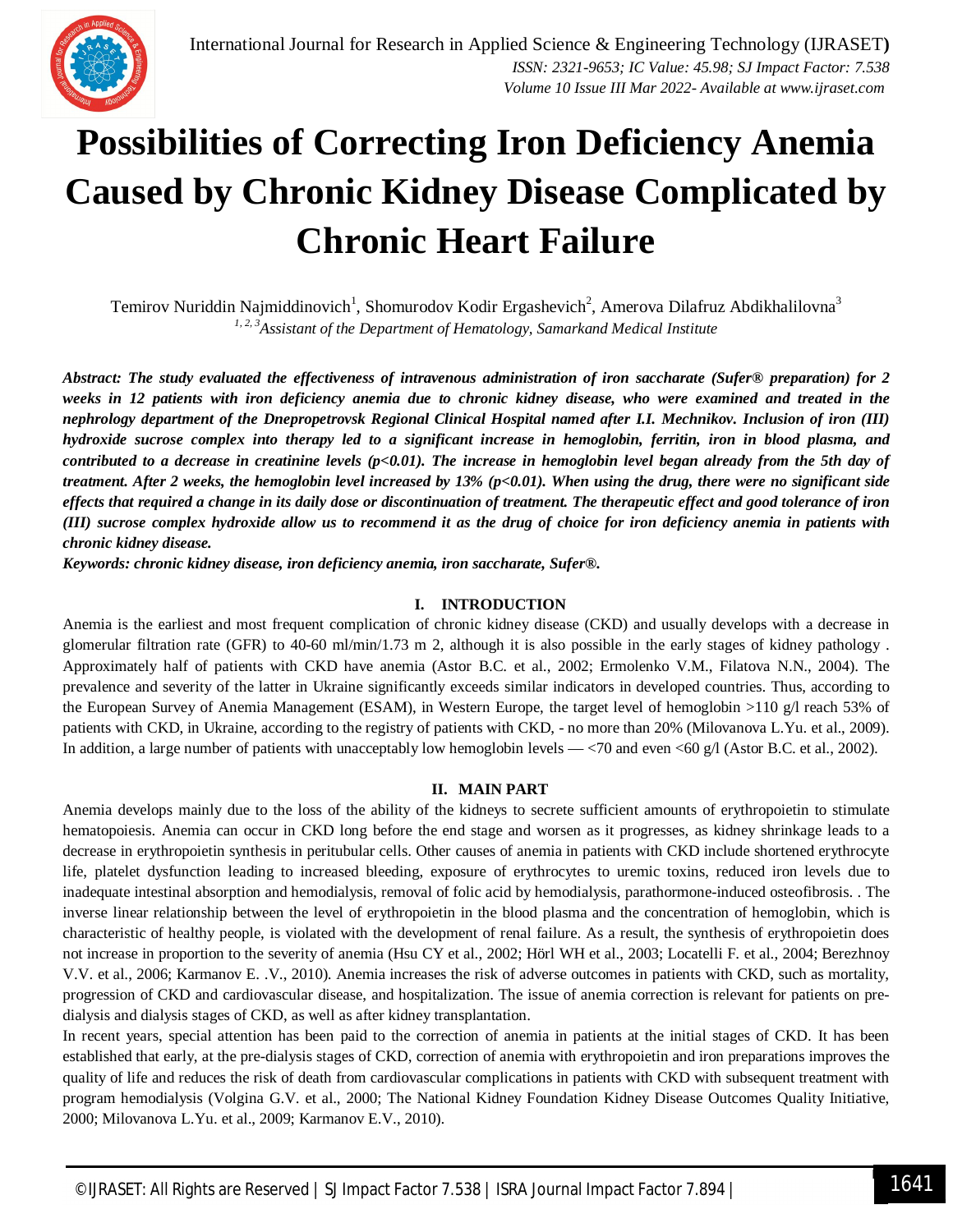

## International Journal for Research in Applied Science & Engineering Technology (IJRASET**)**

 *ISSN: 2321-9653; IC Value: 45.98; SJ Impact Factor: 7.538 Volume 10 Issue III Mar 2022- Available at www.ijraset.com*

Therefore, the correction of anemia can be considered as an important part of the strategy to reduce the risk of morbidity and mortality in patients with CKD, both before and after the start of dialysis therapy. We should not forget about the need to correct iron deficiency in anemia in patients with chronic renal failure (CRF). As uremia increases due to impaired gastrointestinal iron absorption, blood loss, or increased iron consumption for the needs of erythropoiesis, iron deficiency develops with epoetin preparations (The National Kidney Foundation Kidney Disease Outcomes Quality Initiative, 2000). Iron as part of heme, a structural unit of hemoglobin, binds, transports, and transfers oxygen to tissues; in combination with tissue chromoproteins, it participates in biological oxidation processes (Locatelli F. et al., 2004). Correction of anemia in patients with CKD Stage III-V is based on the combined use of epoetin and iron preparations that act synergistically (Locatelli F. et al., 2004; Dobronravov V.A., Smirnov A.V., 2005). For the full realization of the proliferative potential of the erythroid germ, it is necessary that the iron content in the body correspond to the level of erythropoietin. With insufficient iron supply to the bone marrow, the production of erythrocytes decreases, and with a deep iron deficiency, hemoglobin synthesis is disrupted and iron-deficient hematopoiesis develops (Locatelli F. et al., 2004; Dobronravov V.A., Smirnov A.V., 2005). Note that epoetin preparations stimulate the synthesis of approximately 2 million new erythrocytes per 1 s (Karmanov E.V., 2010). With a lack of available iron from the bone marrow, reticulocytes with a low hemoglobin content enter the bloodstream (Cody J. et al., 2005; Karmanov E.V., 2010). Despite varying hemoglobin levels in patients with CKD, its significant decrease (<110 g/l) is naturally noted at the severe stage of renal failure, with GFR <30 ml/min/1.73 m 2. In turn, an adequate amount of available iron stimulates erythropoiesis and reduces the need for epoetin (Karmanov E.V., 2010).

Intravenous iron preparations have been shown to be more effective than oral iron preparations (The National Kidney Foundation Kidney Disease Outcomes Quality Initiative, 2000). At the same time, randomized trial data J. Stoves et al. (2001) indicate no differences between intravenous (ferrous saccharate at a dose of 300 mg/month) and oral (ferrous sulfate at a dose of 600 mg/day) use of iron preparations in patients with progressive renal failure. In individuals with uremia, intestinal absorption can be maintained at a level necessary to compensate for daily iron losses from the gastrointestinal tract and during blood sampling for laboratory tests. Thus, intravenous iron in patients with CKD, especially those treated with hemodialysis and/or epoetin, is more effective than oral iron supplementation. However, from a practical point of view, the possibility of the latter is not excluded in individuals with CKD at the pre-dialysis stage. The methods, doses and frequency of administration of epoetin drugs for the treatment of anemia in patients with CKD at different stages are determined by American and European recommendations (The National Kidney Foundation Kidney Disease Outcomes Quality Initiative, 2000; Locatelli F. et al., 2004), in relation to drugs iron in the pre-dialysis stages of CKD, there are no uniform regulatory rules. Note that these recommendations actively discuss the use of parenteral forms of iron preparations based on dextran. However, unlike the latter, the use of iron saccharate is associated with good tolerability, which was confirmed in a study conducted on the basis of 61 US centers: against the background of the introduction of 8590 doses of iron saccharate to 665 patients on hemodialysis, no side effects were noted ( Yee J., Besarab A., 2002). In this regard, the possibility of using high doses of iron saccharate in patients with CKD and discontinuing the use of low molecular weight iron dextran as a first-line drug in patients with anemia due to kidney disease is being considered. Thus, the problem of anemia correction, discussions regarding various therapeutic approaches is one of the most frequent topics of discussion. within specialized medical, including nephrological, forums. However, almost for the first time we are discussing in an expanded format the role and place of iron preparations, differentiated strategies for their use in patients with CKD. First of all, this is due to global trends, clearly reflected in the practical clinical guidelines KDIGO (2013) for anemia in CKD. This guideline reduces the target hemoglobin level compared to previously known ones, there is a trend towards a decrease in the use of erythropoietin in ultra-high doses, a wider use of iron preparations is recommended, and attention is focused on the caution of using erythropoietin-stimulating drugs in patients with CKD and active malignant neoplasms, stroke or oncological pathology in history. Today, the strategy for intravenous iron supplementation depends on the availability of specific drugs in different countries. In Ukraine, according to the data of the State Register of Medicinal Products, Sufer® iron saccharate for intravenous use (Yuriya-Pharm) is registered and approved for use. The purpose of our study was to evaluate the effectiveness of the intravenous iron preparation Sufer ® in patients with iron deficiency anemia due to CKD.

Object and methods of research 12 patients with CRF were examined, including 7 (58.3%) women and 5 (41.7%) men; mean age — 52.25±8.80 years. The patients were examined and treated in the Nephrology Department of the Dnepropetrovsk Regional Clinical Hospital named after I.I. Mechnikov. The causes of CRF were chronic pyelonephritis (25%), chronic glomerulonephritis (41.7%) and diabetes mellitus (33.3%). The examination included determination of the content of hemoglobin, iron, ferritin in blood plasma, characterization of the clinical symptoms of anemia.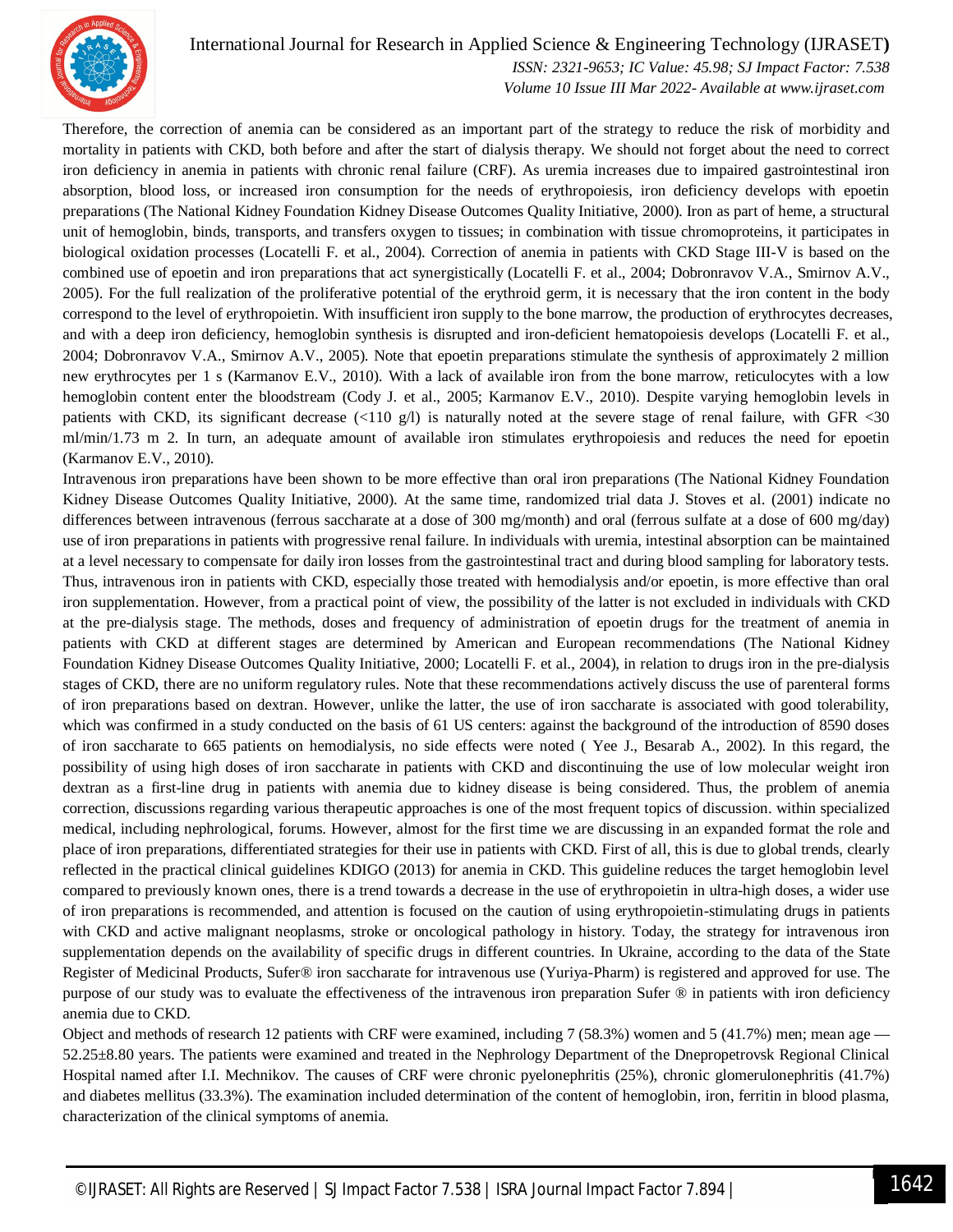

## International Journal for Research in Applied Science & Engineering Technology (IJRASET**)**

 *ISSN: 2321-9653; IC Value: 45.98; SJ Impact Factor: 7.538 Volume 10 Issue III Mar 2022- Available at www.ijraset.com*

The diagnosis of anemia was established based on the criteria proposed in the recommendations of The National Kidney Foundation Kidney Disease Outcomes Quality Initiative (2000), according to which anemia in CRF is diagnosed at a hemoglobin level <110 g/l. For clinical assessment of kidney function, creatinine levels were determined. in blood plasma using colorimetric methods and calculated GFR using the D.W. Cockcroft, M.H. Gault (1976). Criteria for inclusion in the study: presence of CKD stage I-III, iron deficiency anemia, hemoglobin level <110 g/l, GFR 30-89 ml/min/1.73 m 2, absence of erythropoietin preparations, patient consent. Criteria for exclusion from the study: anemia of another origin associated with acute blood loss, hypothyroidism, malabsorption syndrome, patient refusal. In order to correct anemia, patients were prescribed Sufer® in the form of a solution for parenteral administration, 1 ml of which contains 20 mg of iron in the form of iron (III) sucrose complex hydroxide. The dose of the drug was calculated individually, in accordance with the general iron deficiency in the patient's body according to the formula: total iron deficiency (mg) = = body weight (kg)  $\cdot$  (normal hemoglobin level (g/l) - patient's hemoglobin level (g/l))  $\cdot$  0.24 + level of deposited iron (mg). If the total required dose exceeded the maximum allowable single dose, the drug was administered in parts. The observation period was 2 weeks. The clinical effect was assessed after the end of the observation period by reducing the severity of clinical manifestations of anemia, complaints from the patient, as well as laboratory examination data. The clinical effect was determined according to the following criteria: high efficiency (normalization of laboratory blood parameters, absence of clinical manifestations of anemia); moderate efficacy (statistically significant improvement in some laboratory blood parameters, reduction in the severity of clinical manifestations of anemia), low efficacy (no statistically significant changes in blood parameters, a slight decrease in the severity of clinical manifestations of anemia). The safety of the drug was studied by the dynamics of biochemical blood tests (total protein, alanine aminotransferase (ALAT), aspartate aminotransferase (AST), alkaline phosphatase, bilirubin, creatinine, urea) and urinalysis. The obtained data were statistically processed using the STATISTICA 6.1 program (StatSoft Inc., USA). Mean values (M), standard deviation (SD), and standard error of the mean (m) were determined. The Mann-Whitney U test and the Wilcoxon test (W) were used to compare the parameters in two independent groups. The degree of relationship between pairs of independent features, expressed in a quantitative scale, was assessed using the Spearman rank correlation coefficient (r). Statistically significant differences in the results were determined at  $p<0.05$ .

#### **III. CONCLUSIONS**

Parenteral administration of iron (III) sucrose complex hydroxide improves blood parameters (promotes an increase in the levels of erythrocytes, hemoglobin, ferritin, iron in blood plasma, helps to reduce creatinine (p<0.01). Iron (III) sucrose hydroxide the complex is safe when used in patients with iron deficiency anemia due to CKD, does not cause significant side effects requiring a change in the daily dose of the drug or discontinuation of treatment.

#### **REFERENCES**

- [1] Бережной В.В., Кушниренко С.В., Сахно Т.А. (2006) Опыт применения гемоферона при хронической почечной недостаточности у детей. Укр. мед. часопис, 4(54): 96–99 (http://www.umj.com.ua/article/437).
- [2] Волгина Г.В., Перепеченных Ю.В., Бикбов Б.Т. и др. (2000) Факторы риска кардиоваскулярных заболеваний у больных с хронической почечной недостаточностью. Нефрология и диализ, 2(4): 252–259.
- [3] Добронравов В.А., Смирнов А.В. (2005) Анемия и хроническая болезнь почек. Анемия, 2: 2–8.
- [4] Ермоленко В.М., Филатова Н.Н. (2004) Физиология метаболизма железа. Анемия, 1: 3–10.
- [5] Карманов Е.В. (2010) Препараты эритропоэтина и железа в лечении анемии у больных хринической болезнью почек на преддиализных стадиях и при проведении программного гемодиализа. Медгазета, 3: 26–28.
- [6] Милованова Л.Ю., Николаева А.Ю., Козлова Т.А. и др. (2009) Прогностическое значение ранней коррекции анемии у больных хронической почечной недостаточностью. Нефрология и диализ, 6(1): 54.
- [7] Astor B.C., Muntner P., Levin A. et al. (2002) Association of kidney function with anemia: the Third National Health and Nutrition Examination Survey (1988–1994). Arch. Intern. Med., 162(12): 1401–1408.
- [8] Cockcroft D.W., Gault M.H. (1976) Prediction of creatinine clearance from serum creatinine. Nephron., 16(1): 31–41.
- [9] Cody J., Daly C., Campbell M. et al. (2005) Recombinant human erythropoietin for chronic renal failure anaemia in pre-dialysis patients. Cochrane Database Syst. Rev., 3: CD003266.
- [10] Hörl W.H., Macdougall I.C., Rossert J. et al.; Predialysis Survey on Anemia Management (2003) Predialysis Survey on Anemia Management: patient referral. Am. J. Kidney Dis., 41(1): 49–61.
- [11] Hsu C.Y., McCulloch C.E., Curhan G.C. (2002) Epidemiology of anemia associated with chronic renal insufficiency among adults in the United States: results from the Third National Health and Nutrition Examination Survey. J. Am. Soc. Nephrol., 13(2): 504–510.
- [12] KDIGO (2013) KDIGO 2012 Clinical practice guideline for the evaluation and management of chronic kidney disease (http://www.kdigo.org/clinical\_practice\_guidelines/pdf/CKD/KDIGO\_2012\_CKD\_GL.pdf).
- [13] Locatelli F., Aljama P., Bárány P. et al.; European Best Practice Guidelines Working Group (2004) Revised European best practice guidelines for the management of anaemia in patients with chronic renal failure. Nephrol. Dial. Transplant., 19 Suppl. 2: ii1-ii47.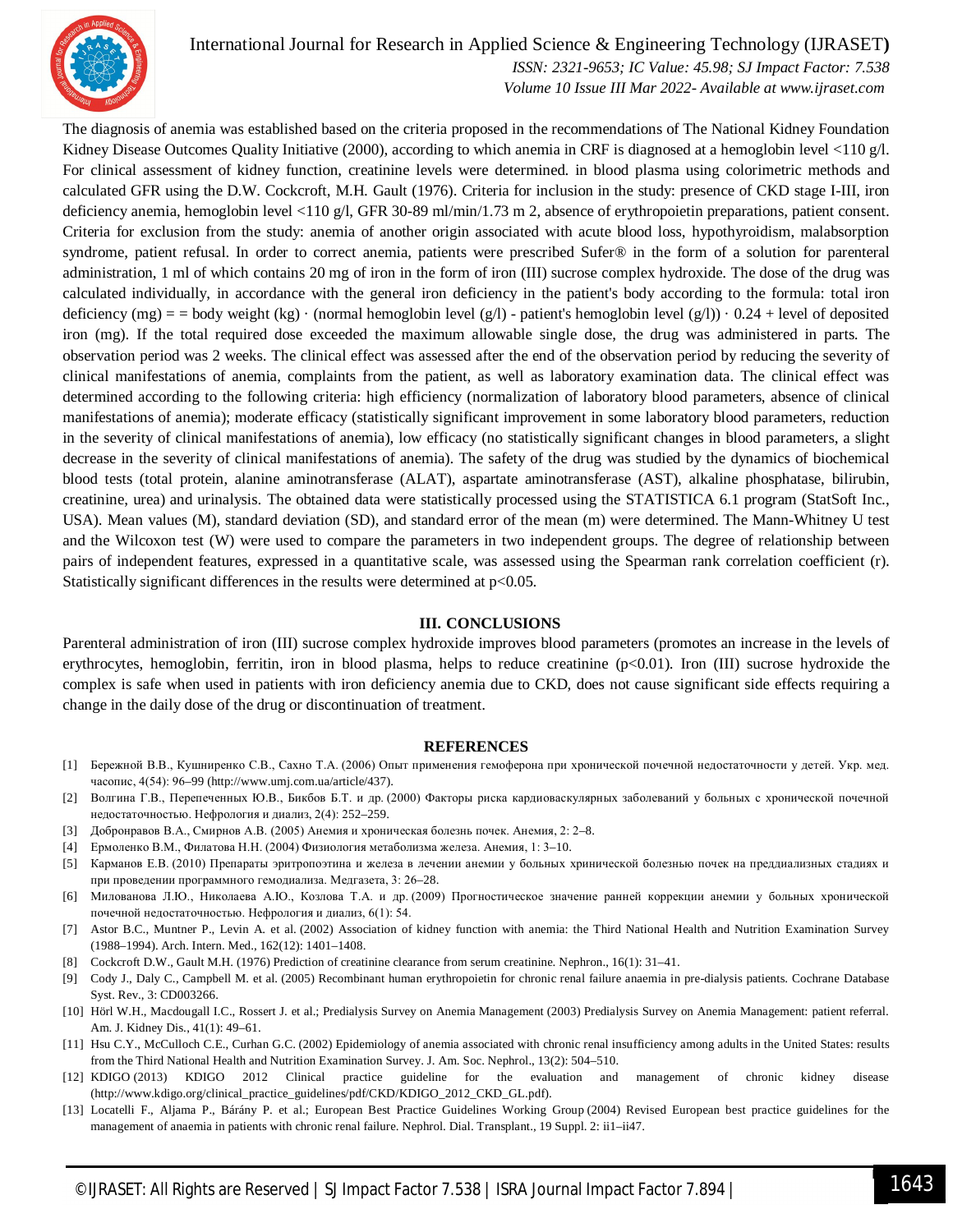## International Journal for Research in Applied Science & Engineering Technology (IJRASET**)**



 *ISSN: 2321-9653; IC Value: 45.98; SJ Impact Factor: 7.538*

 *Volume 10 Issue III Mar 2022- Available at www.ijraset.com*

- [14] Stoves J., Inglis H., Newstead C.G. (2001) A randomized study of oral vs intravenous iron supplementation in patients with progressive renal insufficiency treated with erythropoietin. Nephrol. Dial. Transplant., 16(5): 967–974.
- [15] The National Kidney Foundation Kidney Disease Outcomes Quality Initiative (2000) IV. NKF-K/DOQI Clinical Practice Guidelines for Anemia of Chronic Kidney Disease: update 2000. Am. J. Kidney Dis., 37(1 Suppl. 1): S182–S238.
- [16] Yee J., Besarab A. (2002) Iron sucrose: the oldest iron therapy becomes new. Am. J. Kidney. Dis., 40(6): 1111–1121.